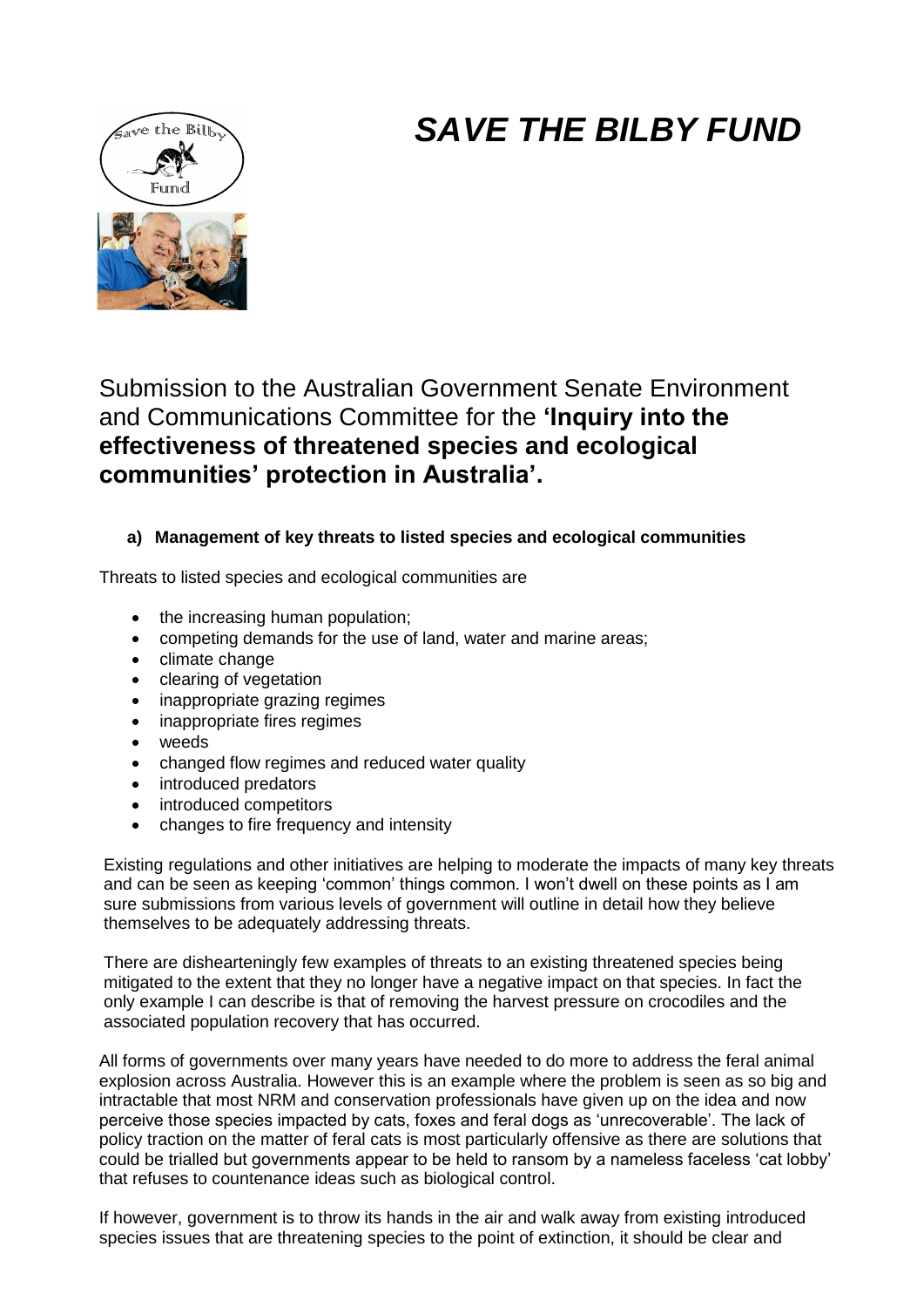accountable about these decisions. It should be made plain to the community of Australia that governments are not acting to mitigate the effect of introduced predators on endangered species for example. Similarly it should be stated that we are not interested in managing the spread of agriculturally valuable introduced species such as buffel grass, that has such a catastrophic effect on endangered species like the Bridled Nailtail Wallaby and the Northern Hairy Nosed Wombat.

And then there is the matter of new introduced species. The degree of impotency and apathy that is accompanying new and potentially catastrophic introductions of diseases and environmentally damaging species is outrageous. In the past two years, governments have thrown their hands in the air on the matter of myrtle rust and yellow crazy ants, citing that they are 'uncontrollable' and there is no use in trying to eradicate them to prevent them having significant impacts on species and ecosystems. This may well be the case, however information is not provided to the community regarding the potential impact of that decision so that the democratic process can apply pressure if society wishes for a different outcome.

#### **What can be done:**

I am recommending that a national summit is established for each of the key threatening processes that are known to have an immediate and critical impact on critically endangered species. These summits will be charged with the task of addressing policy triggers and researching effective mechanisms for beginning to make real progress in reducing the impacts of these threats. In the first instance renewed focus needs to be provided to the issue of managing the impacts of feral cats in Australia.

#### **b) Development and implementation of recovery plans;**

Recovery planning has traditionally been an ineffectual tool to stimulate action towards recovering species. This is not a problem with the idea of recovery planning per se but a reflection on some failings in how the process has occurred to date.

Recovery plans often do not clearly identify a targeted definition of what 'recovered' would look like. This makes the plan more often a 'prevent extinction' plan rather than a recovery plan. A model of planning, whereby milestones or performance indicators are set that will step a species back to a lower level of listing or landscape scale recovery is required.

If it is considered that a species and its accompanying suite of threats can not be acted on to achieve at least viable populations at key managed sites, a recovery plan should not be developed for that species. Another kind of plan needs to be developed for those species where the best we can hope for in the medium to long term is to prevent extinction. This will then constitute a clear and transparent statement about the future of that species and can be separated out from a perceived failure of recovery planning.

Secondly, recovery plans need to deal more effectively with the issue of funding. At the moment, plans are required to be 'costed' so that it is clear how much recovery of a species will cost. In future they also need to consider how that money will be sourced and outline where existing money is being deployed by signatories to the plan and where extra funding needs to be scraped together. This will then invite action by communities and philanthropic investment because they can see where the shortfall in the recovery program is and choose to act in that space as it suits them. This method will also provide a transparent statement by all levels of government regarding the degree of investment in a particular species and allow the democratic process to work regarding where communities and society believe money should be spent.

The failure of recovery planning more generally is that the whole recovery process has been massively under resourced. In other words, it doesn't matter what sort of plan you do…if you don't have the money to do the things in it, it will not work.

#### **What can be done:**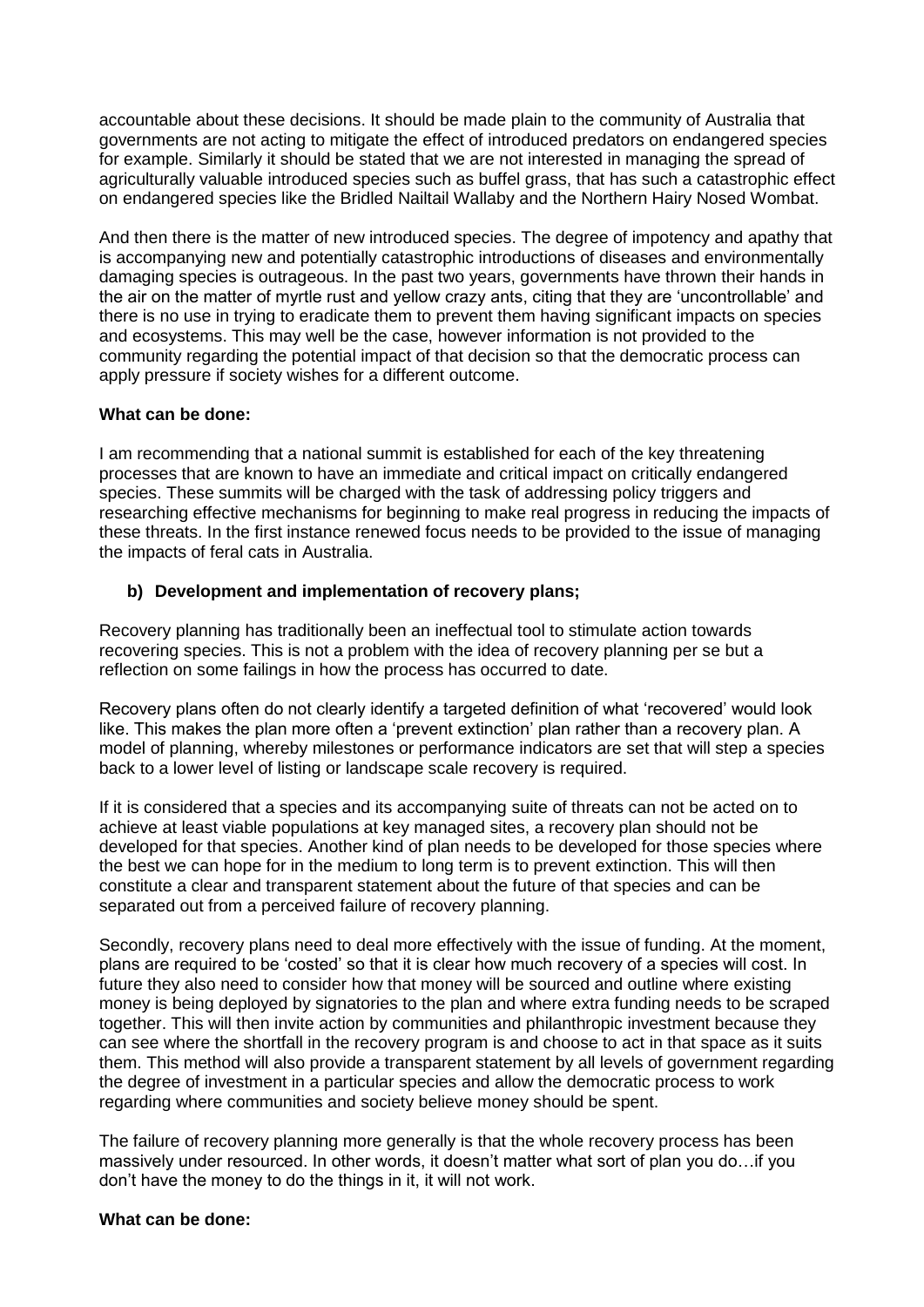Recommend that a recovery plans are maintained as an important tool to coordinate species recovery but that changes are made as outlined above.

#### **c) Management of critical habitat across all land tenures;**

Critical habitat is almost never identified at the state level. Generally speaking the levels of survey and monitoring of most threatened species is so low, that effective habitat models can not be built. This means that it is often only the known sites or 'records' of species that are offered any level of protection by state protective mechanisms. For example, as a key contributor to the conservation of the Greater Bilby in Queensland, the Save the Bilby Fund has not had experience of governments identifying and declaring critical habitat for that species.

National Parks make a significant contribution to the protection and management of critical habitat for threatened species in Qld and the majority of these species have been recorded on the protected area estate. This is a great result. However the management of the park estate is also plagued by insufficient funding and it can sometimes be hard to manage multiple threatened species that have competing needs. For this reason, critical habitat also requires management on private property and other state lands.

Lastly, there is often not much critical habitat across any land tenure. Many species in Qld are endangered due to the degree of impact on their critical habitat that has historically occurred. So for recovery of these species, it is not management of existing critical habitat that is the greatest problem, but how we provide new and recovered habitat to these species.

#### **What can be done:**

Survey and monitoring and habitat modelling needs to be completed for all endangered and vulnerable species and critical habitat identified and protected by all levels of government.

### **d) Regulatory and funding arrangements at all levels of government;**

Investment in threatened species is woeful. Prioritisation is the buzz word these days as a normal and understandable reaction to an ever growing list of species requiring intervention and an ever decreasing pool of government funding to achieve outcomes. Caring for our Country, whilst a very large funding bucket, appears not to have prioritised actions from recovery plans, and therefore created a whole new schema for threatened species whereby funding and effort were drawn away from existing established species experts, programs and agreed recovery actions.

The recently announced Biodiversity Fund does more of the same.

Most governments across Australia are now hopeful that they will secure philanthropic funding into threatened species programs however I find it bizarre that we are now reliant on corporate sponsorship to deliver core public benefits such as preventing the extinction of fauna species such as the Northern Hairy Nosed Wombat. Similarly corporate sponsors and non-government organisations such as WWF and trusts and societies like the Save the Bilby Fund are spending more money on threatened species recovery outcomes at times, than governments are.

One of the most critical shortfalls in funding is that provided for systematic survey and monitoring for all species but in particular threatened species. Many threatened species could potentially be de-listed completely if we set our minds to the task of securing access to private land and the funds to send survey teams out across our landscapes. At the moment, it appears that governments are having a constant struggle to do the barest minimum of monitoring threatened species populations on the National Park estate. For example, the Save the Bilby fund is funding research into better and cheaper methods of survey for the Greater Bilby as governments appear unable to secure resources that provide consistent and reliable information. Similarly, the failure of monitoring systems to pick up feral cat increases and associated bilby decreases within the feral animal exclosure at Currawinya is a reflection that more resources need to be channelled towards survey and monitoring. Not at the expense of actually doing things though…but as well